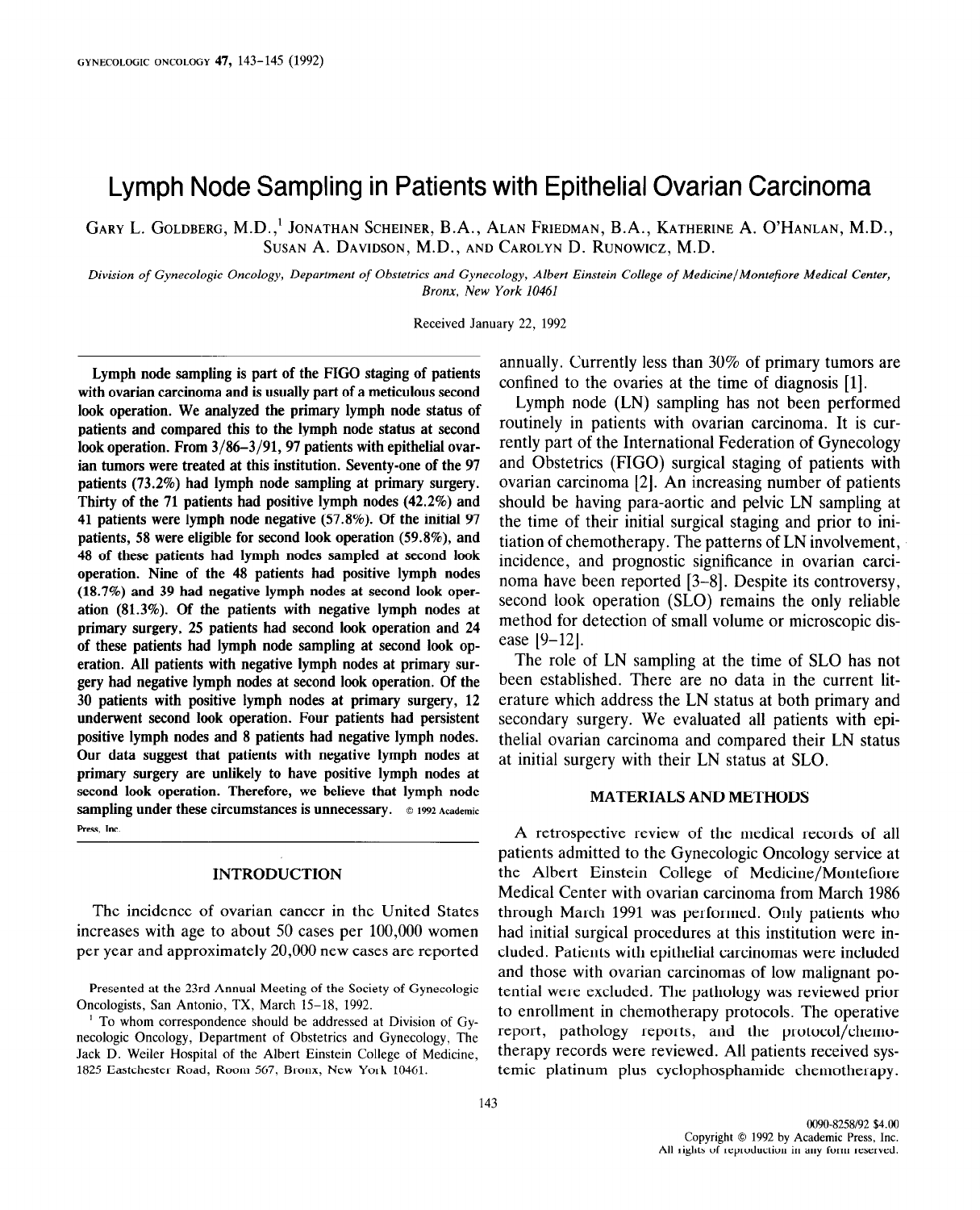|           | <b>TABLE 1</b><br><b>Stage</b> |      | TABLE 3<br>Lymph Node Status at Initial Surgery |       |    |           |       |
|-----------|--------------------------------|------|-------------------------------------------------|-------|----|-----------|-------|
|           | No.                            | %    |                                                 |       |    | Pelvic LN |       |
| Stage I   |                                | 7.2  |                                                 |       |    |           | Total |
| Stage II  |                                | 5.2  |                                                 |       |    |           |       |
| Stage III |                                | 79.4 |                                                 |       | 41 | 13        | 54    |
| Stage IV  |                                | 8.2  | Para-aortic LN                                  |       | 9  |           | 17    |
|           |                                |      |                                                 | Total | 50 | 21        | 71    |

was determined by clinical examination, chest X ray, CT scan, or MRI of the abdomen and pelvis and the relevant tumor markers including CA125, CA19-9, and CEA. All eligible patients were encouraged to have SLO. Patients who were clinically without evidence of disease underwent SLO using the standard surgical procedure previously described [13-16]. The surgery and FIGO staging was performed by the gynecologic oncology team and the SLO was performed by the same team that performed the initial surgery. LN sampling included removal of all palpable LN and LN greater than 2 cm, or in the absence of clinically obvious disease, pelvic and para-aortic LN were sampled. Palpable or enlarged LN were submitted for frozen section and routine histological evaluation. If the LN was positive on frozen section, no further LN sampling was performed, unless there were nodes  $>2$  cm. These grossly involved nodal metastases were then removed as part of the cytoreductive surgery. The paraaortic node dissection was performed from the bifurcation of the aorta to the reflection of the duodenum or to the origin of the renal arteries. Pelvic LN sampling included removal of lymphatic and fatty tissue from the external iliac, internal iliac, and obturator vessels. Multiple serial pathological sections were cut on all LN submitted to detect microscopic metastases. Hemaclips were used for hemostasis and the retroperitoneal area was not closed and was not drained.

Following six cycles of chemotherapy the disease status

# RESULTS

Ninety-seven patients were evaluated. The mean age where 61 years were evaluated. The mean ago was 61 years (range, 16–79 years). The stage and histo-<br>pathology of these patients can be seen in Tables 1 and

| TABLE 2<br>Histopathology |     |      |  |  |
|---------------------------|-----|------|--|--|
|                           | No. | %    |  |  |
| <b>Serous</b>             | 61  | 62.9 |  |  |
| Mucinous                  | 11  | 11.3 |  |  |
| Endometrioid              | 18  | 18.5 |  |  |
| Clear cell                | 6   | 6.2  |  |  |
| <b>Brenner</b>            |     | 11   |  |  |

2. The majority of the patients (87.6%) presented with Stage III or IV disease. The breakdown of the histopathology was  $62.9\%$  serous,  $11.3\%$  mucinous, and 18.5% endometrioid carcinomas. Six patients had clear cell tumors and 1 patient had a malignant Brenner tumor, Seventy-one of the 97 (73.2%) patients had LN sampled at initial surgery. Thirty of the 71 patients (42.2%) had positive LN. Forty-one of the 71 patients (57.8%) had negative LN. Fifty-eight of the 97 initial patients underwent SLO (59.8%). Of the 58 patients who had SLO, 48 patients (82.7%) had LN sampled at second surgery. Nine of the 48 patients (18.7%) had positive LN, and 39 of the 48 patients (81.3%) had negative LN.

In comparing the LN status at primary surgery and SLO, of the 39 patients who had negative LN at SLO, 25 had negative LN at primary surgery (64.1%). No patient with negative LN at the initial surgery had positive LN at SLO. Five patients who had positive LN at SLO had no LN sampled at the initial surgery. All these patients had Stage III or IV disease, and maximal cytoreduction was technically impossible.

Of the 30 patients LN positive at primary surgery, 12 had SLO (40%). Four of these 12 patients were LN positive at primary surgery and at SLO. Eight of the 12 patients were LN positive at primary surgery and LN negative at SLO. The distribution of LN at primary surgery can be seen in Table 3. The total number of LN sampled at initial surgery and at SLO was evaluated in all patients. At initial surgery, the median was 15 (range,  $2-29$ ) LN sampled. A median of 10 (range,  $1-23$ ) LN were sampled at SLO and there was no significant difference between the groups  $(\chi^2)$ .

## DISCUSSION

 $T$  role of second look surgery in the management of  $\mathcal{L}$ parties to be only to be an angely in the management of patients with ovarian carcinoma remains undefined. Its role and impact on overall prognosis remains controversial and is not the objective of this study. Phibbs et al. reported an analysis of sites of persistent disease at SLO. They reported a patient with a positive LN as a persistent site, however, LN had not been sampled at initial surgery, So no correlation could be made [17].<br>The role of LN sampling at SLO has not been estab-